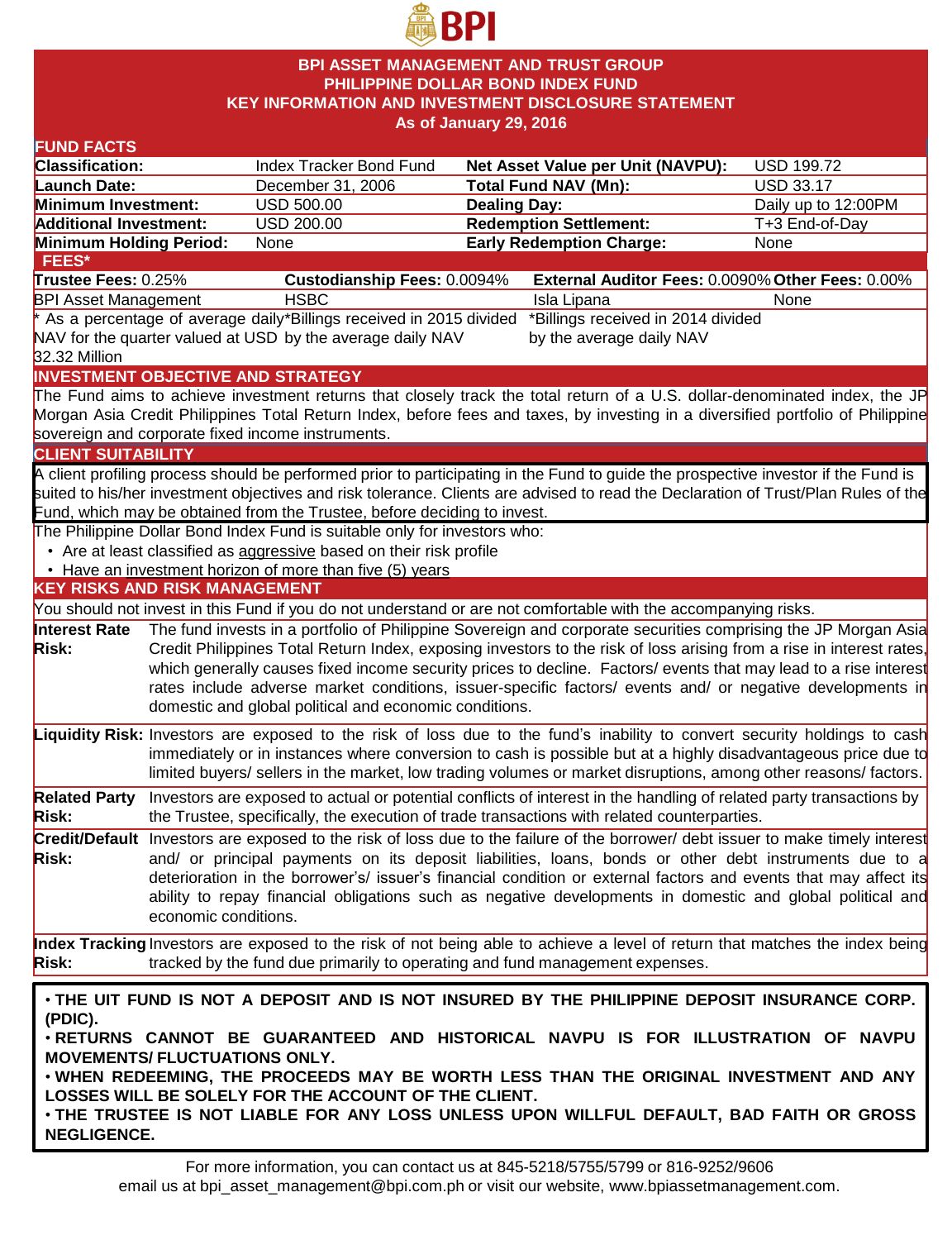## **FUND PERFORMANCE AND STATISTICS AS OF JANUARY 29, 2016**

(Purely for reference purposes and is not a guarantee of future results)

**NAVPU GRAPH**



| <b>CUMULATIVE PERFORMANCE (%) 1</b>    |      |      |       |         |       |                   |  |
|----------------------------------------|------|------|-------|---------|-------|-------------------|--|
|                                        | 1 mo | 3 mo | 6 mo  | 1YR     | 3YRS  | S.I. <sup>4</sup> |  |
| <b>Fund</b>                            | 2.17 | 1.49 | 2.42  | 2.68    | 13.23 | 99.72             |  |
| <b>Benchmark</b>                       | 2.14 | 1.61 | 2.68  | 3.32    | 14.87 | 106.79            |  |
| <b>ANNUALIZED PERFORMANCE (%) 1</b>    |      |      |       |         |       |                   |  |
|                                        | 1YR  | 2YRS | 3YRS  | 4YRS    | 5YRS  | S.I.              |  |
| <b>Fund</b>                            | 2.68 | 7.78 | 4.23  | 6.05    | 7.13  | 7.91              |  |
| <b>Benchmark</b>                       | 3.32 | 8.48 | 4.73  | 6.51    | 7.57  | 8.33              |  |
| <b>CALENDAR YEAR PERFORMANCE (%) 1</b> |      |      |       |         |       |                   |  |
|                                        | YTD  | 2015 | 2014  | 2013    | 2012  | 2011              |  |
| <b>Fund</b>                            | 2.17 | 3.41 | 10.75 | $-5.23$ | 15.09 | 9.91              |  |
| <b>Benchmark</b>                       | 2.14 | 3.97 | 11.47 | $-5.10$ | 15.79 | 10.44             |  |

| <b>NAVPU over the past 12 months</b>     |          |
|------------------------------------------|----------|
| Highest                                  | 199.72   |
| Lowest                                   | 192.07   |
| <b>STATISTICS</b>                        |          |
| <b>Weighted Ave Duration (Yrs)</b>       | 7.08     |
| Volatility, Past 1 Year (%) <sup>2</sup> | 2.88     |
| Port. Weighted Yield to Maturity (%)     | 3.42     |
| <b>Current Number of Holdings</b>        | 50       |
| Tracking Error (3-Yr) <sup>4</sup>       | 1.07     |
| Average Credit Rating (Moody's/S&P)      | Baa2/BBB |

<sup>1</sup>Returns are net of fees.

<sup>2</sup>Since Inception as an Investment Management Arrangement (IMA) on April 26, 2005

<sup>3</sup>Measures the degree to which the Fund fluctuates vis-à-vis its average return over a period of time.

<sup>4</sup>Measure of deviation between the Fund's return and benchmark returns. A lower number means the Fund's return is closely aligned with the benchmark.

\*Declaration of Trust is available upon request through branch of account.

| <b>PORTFOLIO COMPOSITION</b> |               |  |  |  |
|------------------------------|---------------|--|--|--|
| <b>Allocation</b>            | % of Fund     |  |  |  |
| Government                   | 66.35         |  |  |  |
| Corporates                   | 30.25         |  |  |  |
| Cash and Other Receivables   | 3.40          |  |  |  |
| <b>Maturity Profile</b>      |               |  |  |  |
| Cash and Less than 1 Year    | $3.8^{\circ}$ |  |  |  |
| Between 1 and 3 Years        | 9.25          |  |  |  |
| Between 3 and 5 Years        | 22.4          |  |  |  |
| Between 5 and 7 Years        | 5.20          |  |  |  |
| Between 7 and 10 Years       | 19.0          |  |  |  |
| More than 10 Years           |               |  |  |  |

| <b>TOP TEN HOLDINGS</b> |            |           |
|-------------------------|------------|-----------|
| <b>Name</b>             |            | % of Fund |
| <b>RoP Bonds</b>        | 2/2/2030   | 8.90      |
| RoP Bonds               | 10/23/2034 | 8.80      |
| RoP Bonds               | 1/14/2031  | 6.32      |
| <b>RoP Bonds</b>        | 3/16/2025  | 6.18      |
| <b>RoP Bonds</b>        | 1/20/2040  | 5.79      |
| <b>RoP Bonds</b>        | 1/21/2024  | 5.19      |
| <b>RoP Bonds</b>        | 6/17/2019  | 5.10      |
| <b>RoP Bonds</b>        | 1/15/2021  | 4.35      |
| <b>RoP Bonds</b>        | 1/13/2037  | 3.75      |
| RoP Bonds               | 1/15/2032  | 3.67      |

# **RELATED PARTY TRANSACTIONS\***

The Fund has investments and trade transactions with Bank of the Philippine Islands, its subsidiaries and related parties:

Bank of the Philippine Islands – USD650,000 First Gen Corporation – USD211,066 International Container Terminal Services, Inc. – USD891,842 Petron Corporation – USD510,000 Philippine Long Distance Telephone Company – USD128,419

Investments in the said outlets were approved by the Trust Committee. Likewise, all related party transactions are conducted on an arm's length and best execution basis and within established limits.

\*Related party in accordance with BPI's internal policy.